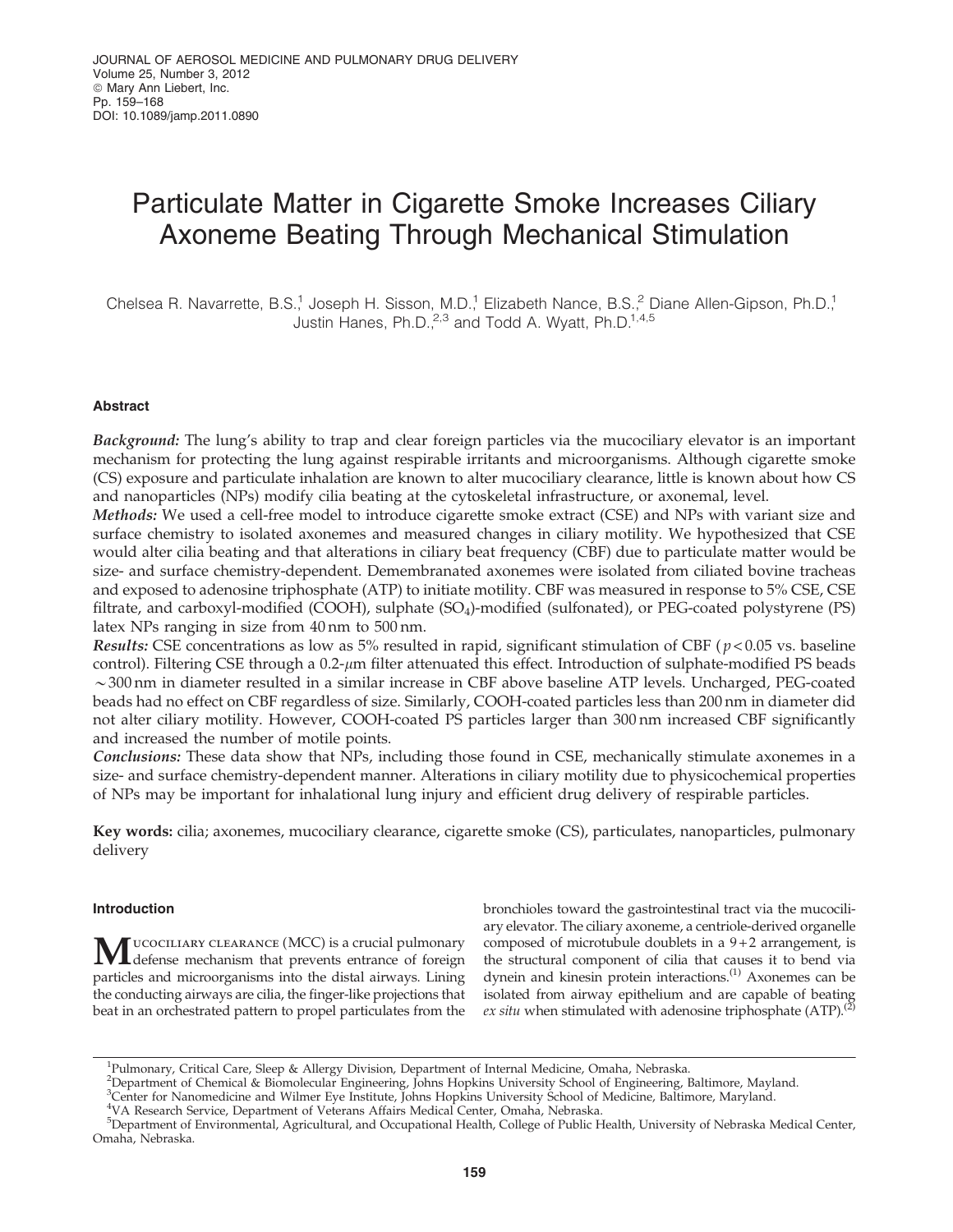The detrimental consequences of cigarette smoke (CS) exposure are well documented. CS damages airway epithelium and is the single most important exposure factor leading to chronic obstructive pulmonary disease (COPD).<sup>(3)</sup> Furthermore, the inflammatory changes resulting from exposure to CS are linked to lung cancer and atherosclerosis.<sup>(4)</sup> Additionally, CS is the most common cause of emphysema, leading to macrophage and neutrophil influx and obliteration of the alveolar wall.<sup>(5)</sup> Although millions of people are chronically exposed to CS and the resultant lung injury is clear, relatively little is known about how smoke exposure impacts motility at the axonemal level. The response to cigarette smoke on cilia depends on the system and the context. One of the important variables is the nature of the exposure with cigarette smoke extract (CSE) versus fresh whole inhaled cigarette smoke. Whether the CSE includes volatile, particulate, or soluble components must be taken into account. For example, acetaldehyde in fresh cigarette smoke has been shown to slow cilia. Another important factor is the chronicity of the smoke exposure. Because most noxious stimuli acutely cause increases in ciliary beat frequency (CBF) we expect that the acute context may be most relevant to axonemal effects.

Cilia beating and mucus clearance are key components of the innate host response to protect the lung from inhaled irritants and particles. CBF is a quantifiable measure of the speed of the bending cycle, which drives MCC. Several studies suggest that CS increases CBF. Zhou et al. $^{(6)}$  found that active smokers had an elevated CBF compared to nonsmokers. In vivo studies with ciliated epithelium similarly demonstrate a transient, but significant increase in baseline CBF in mice exposed to CS and cigarette smoke extract  $(CSE)$ .<sup>(7,8)</sup> An initial and rapid increase in MCC was also observed in rats exposed to unfiltered  $CS^{(9)}$  Other studies, however, show significant decreases in CBF with exposure to CS. In vitro models of ciliated cells suggest that CSE slows ciliary beating, $(10)$  thus predisposing the airways to infection and compromising lung sterility. Cohen et al.<sup>(11)</sup> found reductions in CBF and transepithelial chloride secretions with CS exposure. In addition to modifying CBF, CSE also disrupts ciliogenesis, leading to stunted cilia and a lower overall number of ciliated cells.<sup>(12)</sup> Thus, investigations on how CS exposure alters CBF have been both conflicting and variable, highlighting the complexity of the underlying axonemal physiology.

Alteration of MCC and CBF has been elicited from several biological and environmental compounds, including ethanol  $(EtOH)$ ,<sup>(13)</sup> sulfuric acid  $(H_2SO_4)$ ,<sup>(14,15)</sup>  $\overline{\text{o}}$  ozone,<sup>(16)</sup> and hog barn dust.<sup>(17)</sup> Short-term EtOH exposure specifically increases CBF in axonemes by releasing nitric oxide  $\overline{(NO)}$ ,<sup>(18)</sup> an effect that is blunted by pretreatment with a nitric oxide synthase (NOS) inhibitor. Additionally, stimulation of axonemes above baseline CBF is regulated by both cAMP- and cGMP-dependent kinases (PKA and PKG).<sup>(19)</sup> Alternatively, protein kinase C (PKC) has been implicated in the slowing of CBF. $(20)$  These biochemical pathways are important for understanding how axonemal CBF is regulated.

Because in vitro studies have been inconclusive on whether CSE exposure results in CBF stimulation or inhibition<sup>(7–9,11,21)</sup> we assayed CBF in a cell-free preparation of ciliary axonemes exposed to CSE. Given the high incidence of pulmonary disease in tobacco users, we hypothesized that CSE would alter CBF in a cell-free axoneme model. $(2)$  To test this hypothesis, we exposed isolated axonemes to CSE filtered to remove large particulate matter and recorded CBF. We found that concentrations as low as 5% CSE caused CBF stimulation in axonemes, and this increase in motility occurred only when particulates with a diameter larger than 220 nm were present in the extract. To decipher whether particulate stimulation was due to a mechanically induced and/or physicochemical property of the particle, we tested both charged [sulfonated  $(SO<sub>4</sub>)$ - and COOH-modified] and near-neutral (PEGylated) polystyrene nanoparticles (NPs) over a size range of 40 to 500 nm. Introducing non-PEGylated NPs resulted in stimulation of CBF at the organelle level in both a size- and surface chemistry-dependent manner. These findings implicate cilia modulation as an important consideration in NP-based drug delivery to the lungs, and provide insight into the role particulates in cigarette smoke play and modifying ciliary function.

### Materials and Methods

## **Materials**

Research-grade cigarettes were purchased from the University of Kentucky College of Agriculture Reference Cigarette Program, Lexington, KY. Red fluorescent carboxylmodified polystyrene nanoparticles (COOH-PS) were purchased from Molecular Probes (Invitrogen, Carlsbad, CA) in sizes ranging from 40 to 500 nm. Sulfonated polystyrene nanoparticles (SO<sub>4</sub>-modified particles; 300 nm) were purchased from Sigma (St. Louis, MO). All other reagents were purchased from Sigma-Aldrich (St. Louis, MO).

### Nanoparticle conjugation and characterization

Nanoparticles were prepared as previously described.<sup>(22)</sup> Methoxy-PEG was conjugated to the polystyrene nanoparticles (PEG-PS) as previously described, $^{(23)}$  neutralizing the charge and increasing the diameter of the nanoparticle by approximately 15–20 nm. Nanoparticle size was quantified with dynamic light scattering as previously described.<sup>(24)</sup> Zetapotential, a measure of electrokinetic energy and surface charge, was determined by laser Doppler anemometry using a Zetasizer NanoZS (Malvern Instruments, Westborough, MA) (Table 1). The final concentration of COOH-modified particles was provided by Invitrogen and PEG-PS particle quantification was calculated using a standard curve.

Table 1. Particle Characterization of Charged (COOH Modified; COOH) and Uncharged (PEGylated; PEG) Conjugated Polystyrene Beads

| Particle    | Size (nm)     | Zetapotential(mV) |
|-------------|---------------|-------------------|
| 40 nm COOH  | $49 \pm 4.2$  | $-47 \pm 0.7$     |
| 100 nm COOH | $88 \pm 1.8$  | $-34 \pm 2.3$     |
| 200 nm COOH | $250 \pm 5.4$ | $-32 \pm 1.0$     |
| 500 nm COOH | $510 \pm 5.8$ | $-59 \pm 1.2$     |
| 40 nm PEG   | $67 \pm 1.3$  | $-11 \pm 0.4$     |
| 100 nm PEG  | $110 \pm 2.5$ | $-1.9 \pm 1.4$    |
| 200 nm PEG  | $290 \pm 9.0$ | $-2.8 \pm 0.3$    |
| 500 nm PEG  | $530 \pm 2.2$ | $-3.1 \pm 0.4$    |
|             |               |                   |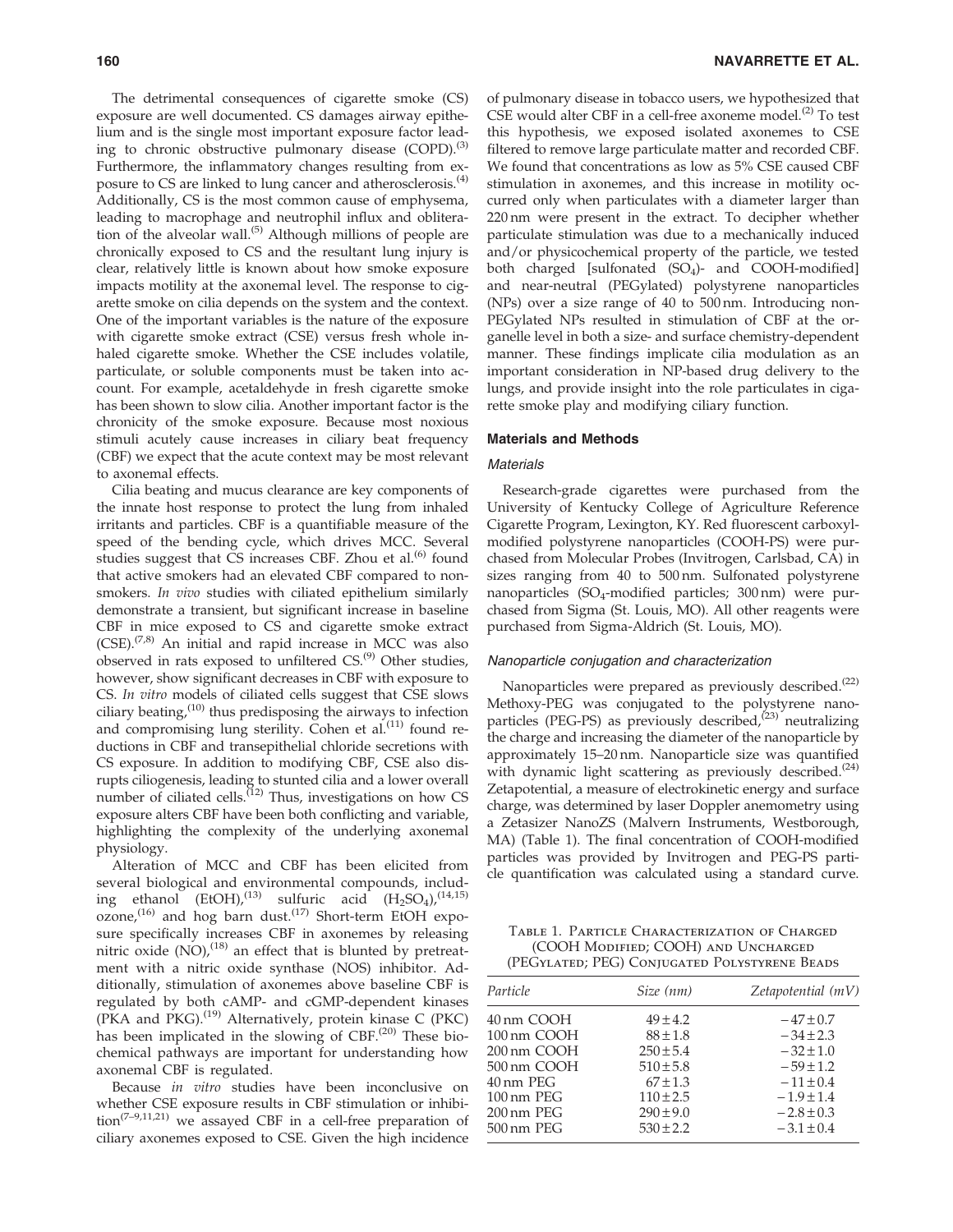Sulfonated polystyrene latex nanoparticles (charged), PE-Gylated (neutral) nanoparticles, and COOH-modified (charged) nanoparticles were diluted with cilia resuspension buffer to a concentration of  $1.828 \times 10^{11}$  nanoparticles per well. To avoid aggregates, all nanoparticle suspensions were vortexed immediately prior to use. The nanoparticles were stored in the dark at  $4^{\circ}$ C and maintained on ice for the duration of the experiment.

#### Ciliary axoneme extraction

Bovine ciliary axonemes were prepared using a previously described method.<sup>(19)</sup> Each axoneme experiment utilized a minimum of six different bovine tracheas  $(N=6)$ . Fresh bovine tracheas were surgically removed and excess adipose and connective tissue excised. The tracheas were washed twice with  $1 \times$  sterile filtered phosphate-buffered solution (PBS, pH 7.4). Following addition of 25 mL cilia extraction buffer (20 mM Tris-HCl, 50 mM NaCl, 10 mM CaCl<sub>2</sub>, 1 mM EDTA, 7 mM 2-mercaptoethanol, 100 mM Triton X-100, and 1 mM dithiothreitol), the proximal and distal ends were securely clamped with hemostats and the trachea agitated vigorously for 90 s. The extraction buffer containing the axoneme suspension was filtered through a  $100$ - $\mu$ m polypropylene mesh. The filtrate was centrifuged for 7 min at  $17,250 \times g$ . The supernatant was discarded and the axoneme pellet brought to volume in cilia resuspension buffer [20 mM Tris-HCl, 50 mM KCl, 4 mM MgCl<sub>2</sub>, 0.5 mM dithiothreitol, 10 mM soybean trypsin inhibitor, and 25% sucrose  $(w/v)$  to a final concentration of 1 mg/mL. Isolated axonemes were aliquoted and stored at  $-80^{\circ}$ C for up to 6 months prior to experimental use.

#### Experimental preparation of axonemes

Isolated axoneme aliquots were thawed at 4°C and maintained on ice for a maximum of 4 h. The aliquots were diluted to 0.25 mg/mL with cilia resuspension buffer. Immediately prior to analysis,  $10 \mu L$  of the axoneme sample was pipetted into a single well of a 48-well polystyrene tissue culture plate. Following addition of  $10 \mu L$  of cilia resuspension buffer to the selected well, the plate was centrifuged in a Sorvall T6000D for 2 min at  $400 \times g$ . After the plate was centrifuged,  $10 \mu L$  of 2.5 mM ATP,  $10 \mu L$  of cilia resuspension buffer, and  $10 \mu L$  of the experimental condition agent were added to the well. The plate was then placed onto an Olympus IMT-2 inverted microscope and CBF directly measured at room temperature using the Sisson-Ammons Video Analysis system (SAVA; Ammons Engineering, Mt. Morris, MI).<sup>25</sup> Volumes across experimental conditions were equilibrated with cilia resuspension buffer to standardize final concentrations. The cilia beat for at least 10 min before hydrolyzing most of the available ATP, providing a predictable and reproducible baseline (4.5 Hz) as well as a standard of evaluation for axoneme functionality. $(19)$  Recordings were captured every minute for 10 min at 24°C and 85 frames per second. The total number of motile points were calculated per each field of view by Whole Field Analysis as described.<sup>(25)</sup> Data represent the average of a minimum of 10 separate whole fields per condition and each experiment was independently performed three times.

# Preparation of volatile and filtered cigarette smoke extract

CSE was prepared fresh daily for experimental use. Two 3R4F reference cigarettes (filtered; University of Kentucky, Lexington, KY) or one 1R3F cigarette (unfiltered; University of Kentucky) were used to generate CSE for each experiment and produced similar results. The cigarettes were smoked using a peristaltic pump and bubbled into 25 mL of sterilefiltered  $1 \times PBS$  (pH 7.4) for 6 min or to a butt length of 30 mm. The CSE was diluted prior to axoneme exposure using  $25 \mu L$  CSE stock into  $75 \mu L$  cilia resuspension buffer before the final experimental concentration of 5% CSE. In some cases, freshly prepared CSE was filtered through a sterile  $0.22$ - $\mu$ m hydrophilic polysulfone membrane before dilution in resuspension buffer to produce fresh, filtered 5% CSE. Cytotoxicity has been associated with cell exposure to a 15–20% dilution of this stock over time. A minimumthreshold dose that enlists a consistent response in our studies was with 5% cigarette smoke extract. Realistic exposure would thus be exposure to 5% of a single cigarette, with the understanding that cilia from a monolayer of airway epithelial cells in submerged culture are not protected by exhalation, cough, or mucus.

# Mouse tracheal epithelial cell culture (MTEC) via air–liquid interface (ALI)

MTEC cultures were established using a modified method of Dossou et al.<sup>(26)</sup> Briefly, adult C57BL6 mice were euthanized with inhalation of isoflurane and pentobarbital overdose given i.p. (150 mg/kg; Sigma-Aldrich) as described.<sup>(2)</sup> Tracheas were dissected and immediately placed in chilled F-12 Nutrient Ham Mixture (Invitrogen Corp.). Tracheas were then placed in pronase (1.5 mg/mL; Roche Diagnostic, Mannheim, Germany) and F-12 Nutrient mixture solution and allowed to dissociate overnight at 4°C. The dissociated cells were harvested in 500 mL of MTEC basic media containing Dulbecco's Modified Minimal Essential Medium (DMEM; Invitrogen Corp.), F-12 Nutrient mixture, containing glutamine (200 mM/10 mL; Invitrogen Corp.), penicillinstreptomycin (10 units– $\mu$ g/mL) and gentamycin (50  $\mu$ g/mL; both purchased from Sigma-Aldrich), and amphotericin B  $(1.25 \,\mu$ g/mL; Pharmacia Corp, Kalamazoo, MI). Cells were allowed to incubate for 3.5 h at 37°C in air supplemented with  $5\%$  CO<sub>2</sub> on  $35 \times 10$  mm<sup>2</sup> Falcon culture dishes (Fisher Scientific, Pittsburg, PA). Cells were then resuspended in 250 mL of MTEC supplemented media composed of MTEC basic medium, fetal bovine serum (Fisher Scientific), insulin (10  $\mu$ g/mL), transferrin ( $5 \mu g/mL$ ), recombinant human epidermal growth factor (5 mg/mL), bovine pituitary extract (each purchased from Lonza, Rockland, ME), cholera toxin  $(62 \mu g/mL)$ and retinoic acid (5% of volume; purchased from Sigma-Aldrich). Cells were seeded at a density of  $10^6$  cells/mm<sup>2</sup> on 6.5 mm diameter Costar membrane inserts (Corning Life Sciences, Corning, NY), coated with rat tail collagen, type I (Becton Dickinson, Bedford, MA) and allowed to incubate at  $37^{\circ}$ C in air supplemented with  $5\%$  CO<sub>2</sub>. MTEC supplement media was replaced after 3 days of incubation. When the cultures were confluent (6 days in vitro), an ALI was established. For ALI, media was removed from the apical portion of the membrane resulting in the exposure of the cultures to air on the apical surface and media on the basal surface. The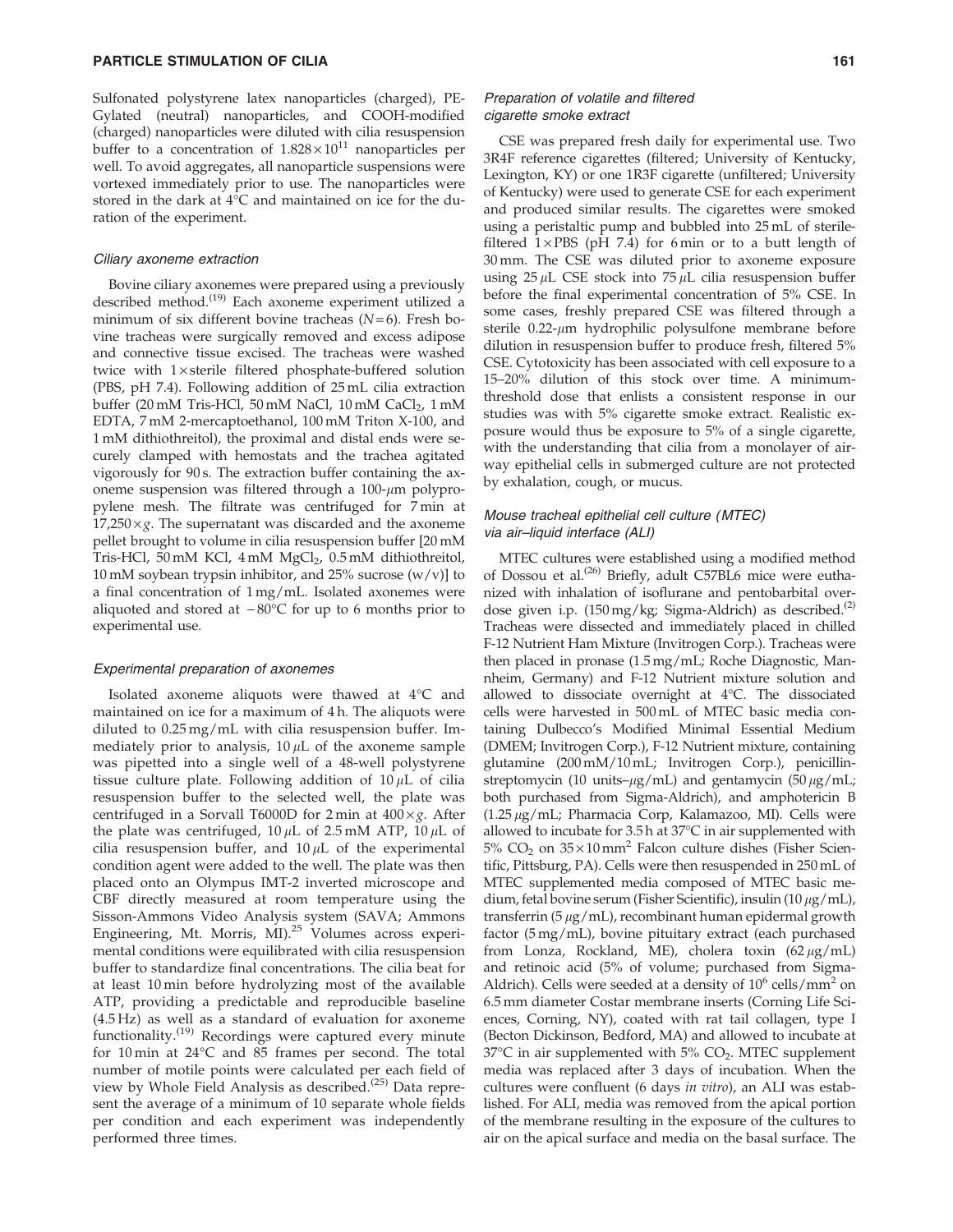

FIG. 1. CSE stimulates isolated axonemes in a time-dependent manner. (A) Time in minutes is represented on the x-axis, and ciliary beat frequency (CBF) measured in cycles/s (Hz) is represented on the y-axis. Axonemal beating was initiated with 2.5 mM adenosine-5¢-triphosphate (ATP) and CBF recorded for 10 min (control). Five percent cigarette smoke extract (CSE) elevated CBF throughout the experimental time course. For a positive control,  $10 \mu M$   $3'$ -5' cyclic adenosine monophosphate (cAMP) was used to stimulate axoneme CBF. Baseline is time zero, and the addition of CSE or cAMP is indicated by an arrow. Each data point represents the mean  $\pm$  SEM of at least three experiments.  $p$  < 0.05 for both cAMP and CSE compared to control from 1–10 min. (B) The y-axis represents total number of moving points within a whole field of analysis averaged over a minimum of 10 separate fields per treatment condition. The introduction of 5% CSE induced no significant changes to the total number of beating axonemes compared to control. Each data point represents the mean  $\pm$  SEM of at least three experiments.

medium was replaced every 3–4 days. For experimental conditions, both PEGylated and COOH-modified particles were diluted in M199 media to a concentration of  $1.828 \times 1,011$ nanoparticles per well and added (50  $\mu$ L) to the apical surface of each ALI culture well. CBF was measured by SAVA.

## Data analysis

Cilia samples were excluded from data analysis once the number of motile points in one 10-min recording dropped below 10% of the initial reading. Axonemes with a frequency of < 2 Hz were not analyzed and considered nonmotile. For each experimental condition, a minimum of six separate fields were captured, analyzed, and expressed as a data point. One-way ANOVA with Tukey's post hoc testing was performed on each data point and considered significant with a p-value < 0.05 using GraphPad Prism (San Diego, CA).

## **Results**

# CSE increases motility in isolated airway axonemes in a time-dependent manner

Using 10  $\mu$ M cAMP in conjunction with 2.5 mM ATP as a positive control, the CBF increased to  $\sim 6.5$  Hz (Fig. 1A). At  $t = 0$ , 5% CSE was introduced to the axonemes and CBF increased to  $\sim$  6 Hz, significantly above baseline CBF of ATP only (Fig. 1A). The stimulating effect of 5% CSE was both immediate and sustained throughout the 10-min time course (Fig. 1A). The number of motile points was similar across all conditions, indicating that 5% CSE was not injurious to the axonemal machinery and did not interfere with the typical consumption of ATP during this period of normal cilia beating (Fig. 1B). Thus, the CSE exposure levels did not induce toxicity, which would result in a severe reduction in the number of motile points.



FIG. 2. CBF stimulation is dependent on filterable particulates in CSE. (A) Time in minutes is represented on the x-axis and CBF in Hz on the y-axis. ATP, at a concentration of 2.5 mM, was used as a baseline control as in Figure 1. CSE filtered through a 0.22- $\mu$ m hydrophilic polysulfone membrane and then diluted 1:4 in resuspension buffer to create a final 5% fresh filtered solution (filtered CSE) did not cause a significant increase in CBF above control axonemes treated only with ATP. P<0.05 for both cAMP and unfiltered CSE compared to control or filtered CSE from 1–7 min. Baseline is time zero, and the addition of CSE or cAMP is indicated by arrow. (B) Experimental condition is on the x-axis and CBF (Hz) is on the y-axis. Axonemes were treated with 2.5 mM ATP (control),  $10 \mu$ M cAMP, unfiltered 5% CSE or 0.22- $\mu$ m filtered 5% CSE for 5 min and CBF determined. Each data point represents the mean  $\pm$  SEM of three experiments. \*p < 0.05 compared to filtered CSE.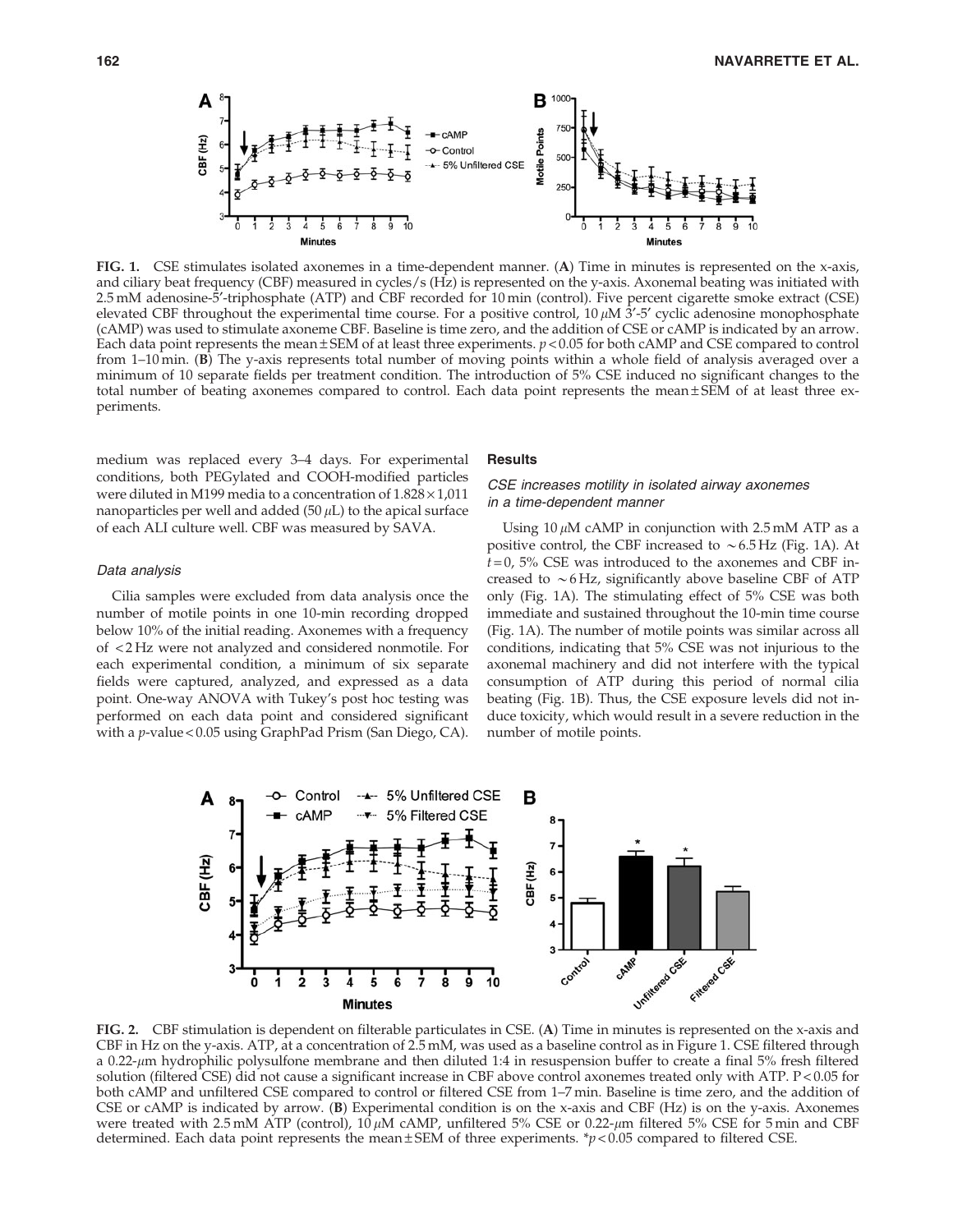## Increased CBF in response to CSE is particle dependent

To deduce the source of CSE-generated stimulation of axonemes, we quantified the relative contributions of filterable particulates above and below a diameter of 220 nm. Studies of CS suggest that particles range from 90 to 270 nm, depending on whether the smoke is first-hand or passive.<sup> $(27)$ </sup> Starting with this reference range, we filtered the particulate CSE through a sterile  $0.22$ - $\mu$ m hydrophilic polysulfone membrane, which resulted in a loss of stimulatory effect (Fig. 2A). This fresh-filtered CSE demonstrated the same baseline levels of axonemal CBF as control (2.5 mM ATP), significantly differing from the stimulated increases in CBF observed with nonfiltered CSE (Fig. 2B). Thus, filterable particles larger than 220 nm were responsible for the observed increase in axonemal CBF with exposure to CSE. These data suggest that the ciliostimulatory nature of CSE is dependent upon filterable particles larger than 220 nm.

## Sulfonated polystyrene nanoparticles alone induce stimulation of CBF

Given the rapid and sustained stimulation of cilia at the organelle level with unfiltered CSE that retained particles larger than 220 nm, we hypothesized that particles of this size, such as negatively charged 300 nm sulfonated polystyrene (PS) nanoparticles alone, would mechanically interact with the axonemes to increase beat frequency. Baseline ATP maintained a steady frequency of  $\sim$  4 Hz, whereas PS beads increased CBF significantly ( $\Delta$ 1.5 Hz,  $p$  < 0.05) above control (Fig. 3A and B). As a control, the motion of the PS beads in the absence of axonemes was not detected by SAVA (data not shown). These data suggest that the sulfonated PS nanoparticle interacts with axonemal proteins to mechanically enhance cilia beating.

## PEG-coated (near neutrally charged) nanoparticles have no effect on axonemal beating

To determine if particle surface chemistry influences CBF, we introduced PEGylated nanoparticles ranging from 40 to 500 nm directly to the axonemes. PEGylated nanoparticles, regardless of diameter (40, 100, 200, or 500 nm), had no effect on CBF (Fig. 4A–D). Therefore, particles with a neutral surface chemistry did not stimulate axonemal beating regardless of particle size.

# The size of COOH-modified particles influences CBF in axonemes

Physicochemical parameters of NPs, such as size and surface charge, have been suggested to influence both acute and chronic inflammatory responses in the lung.<sup> $(28)$ </sup> We hypothesized that a size- and surface chemistry-dependent response could be observed in ciliary axoneme beating. Polystyrene nanoparticles conjugated with carboxy-modified surfaces (COOH), ranging from 40 to 500 nm (as above), were pipetted onto the axonemes. COOH-modified PS nanoparticles less than 200 nm resulted in no CBF changes above 2.5 mM ATP control (Fig. 4A–C). However, COOHmodified PS nanoparticles with a diameter of 500 nm, and consequently larger surface area, significantly increased CBF



A

CBF (Hz)

3

Control

FIG. 3. PS beads can induce increases in axoneme beat frequency mechanically. (A) Time in 1-min intervals is on the x-axis, while the y-axis represents CBF. Polystyrene (PS) beads significantly  $(p < 0.05)$  stimulated increased CBF from 1–10 min when compared to 2.5 mM ATP only (control) as in Figure 1. This increase in CBF continued for the duration of the 10 min experiment. Although cAMP (10  $\mu$ M) significantly  $(p<0.05)$  elevated CBF over baseline control at all time points, no significant difference existed between PS and cAMP treatment. Baseline is time zero, and the addition of beads or cAMP is indicated by arrow. (B) The x-axis is experimental condition while the y-axis is CBF in Hz. Axonemes were treated with  $2.5 \text{ mM ATP}$  (control),  $10 \mu \text{M}$ cAMP, or  $0.3$ - $\mu$ m polystyrene beads (PS beads) for 5 min and CBF determined. Each data point is the mean  $\pm$  SEM of three experiments.  $p < 0.05$  compared to control by one-way ANOVA.

cAMP

**PS Beads** 

(Fig. 4D). The elevated CBF in response to 500 nm COOHbeads was  $\sim$  6 Hz, similar to the stimulation with 10  $\mu$ M cAMP (Fig. 4D). As a control, the motion of the 500 nm COOH-beads in the absence of axonemes was not detected by SAVA (data not shown). Extending these findings to an intact cell model of cilia beat, MTEC were cultured under ALI conditions until motile cilia were expressed. Although intact cells demonstrated a higher baseline CBF than isolated axonemes, no change in CBF was observed when ciliated MTEC were treated with 100 nm particles (Fig. 5A). However, there was a significant ( $p < 0.01$ ) increase in CBF observed in response to 500 nm COOH-modified PS nanoparticles at 3- and 4-h exposure (Fig. 5B). Similar to axoneme particle exposure studies, 500 nm PEGylated nanoparticles failed to stimulate CBF at any time point measured.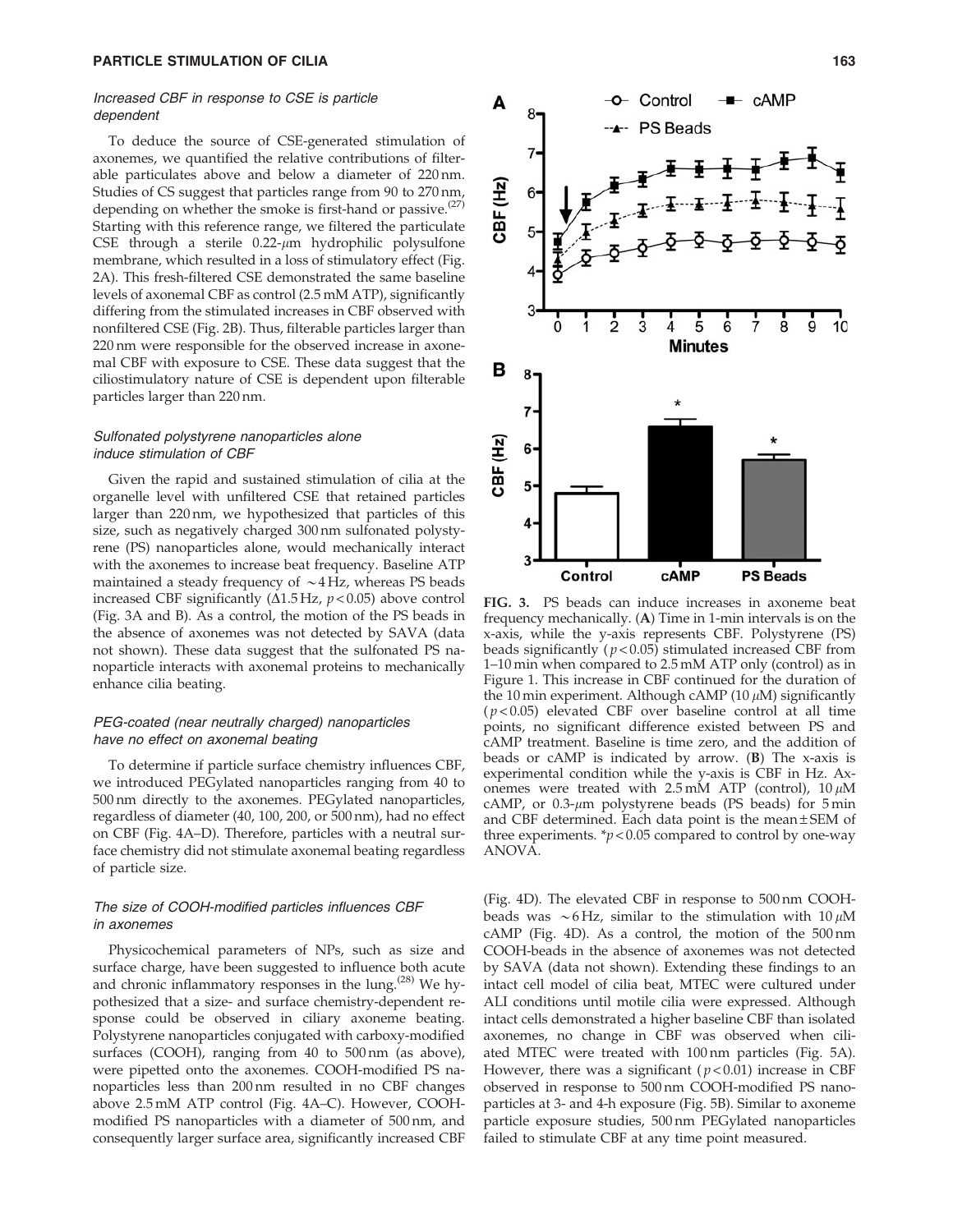

FIG. 4. CBF stimulation of axonemes is both size and surface-coating dependent. (A–D) In all four panels, the x-axis is the time course (1-min increments) and the y-axis is CBF (Hz) following activation with 2.5 mM ATP (Control). cAMP (10  $\mu$ M) is the positive control. Control and cAMP are the same data in each panel. Axonemes were exposed to neutral charge (PEG beads) or charged (COOH beads) NPs from 40–500 nm in diameter. At 40 nm (A), 100 nm (B), 200 nm (C), and 500 nm (D), uncharged particles had no effect on CBF. Smaller charged particles (40, 100, and 200 nm) similarly had no effect on CBF (A– C). However, 500 nm charged particles increased CBF significantly ( $p < 0.05$ ) from 1–10 min over control (D). Baseline is time zero, and the addition of beads or cAMP is indicated by arrow. (E) The y-axis is CBF and the x-axis is the indicated experimental condition. At 5 min, uncharged (PEGylated) particles had no effect on CBF regardless of size. Similarly, charged (COOH) particles up to 200 nm did not stimulate CBF compared to control axonemes (ATP only). Axonemes were treated with cAMP (10  $\mu$ M) as a positive control. Each data point represents the mean  $\pm$  SEM of three experiments. \*p < 0.05 compared to control by one-way ANOVA.

In addition to CBF, charged nanoparticles (COOH- and SO4-modified) and near neutrally charged nanoparticles (possessing a dense PEG coating) physically interacted with the axonemes in drastically dissimilar manners. At  $t = 0$ , both the PEGylated and COOH-modified nanoparticles flowed evenly over the beating axonemes. At  $t = 1$  min, the PEGylated beads remained suspended in buffer and moved in concert with the beating axonemes. However, by  $t = 1$  min, the 500-nm COOH-modified nanoparticles stuck to the axonemes, such that the nanoparticles did not beat in suspension but maintained physical attachment to the axoneme itself (see Video 1). This phenomenon occurred rapidly, as all non-PEGylated beads were fixed to axonemes by  $t = 1$  min and continued to be attached throughout the 10-min time course (data not shown).

## Large diameter carboxyl (COOH)-modified beads increase total motile points

The total number of motile points within the field of analysis was quantified to eliminate inconsistent axoneme sample size as an underlying variant of CBF changes that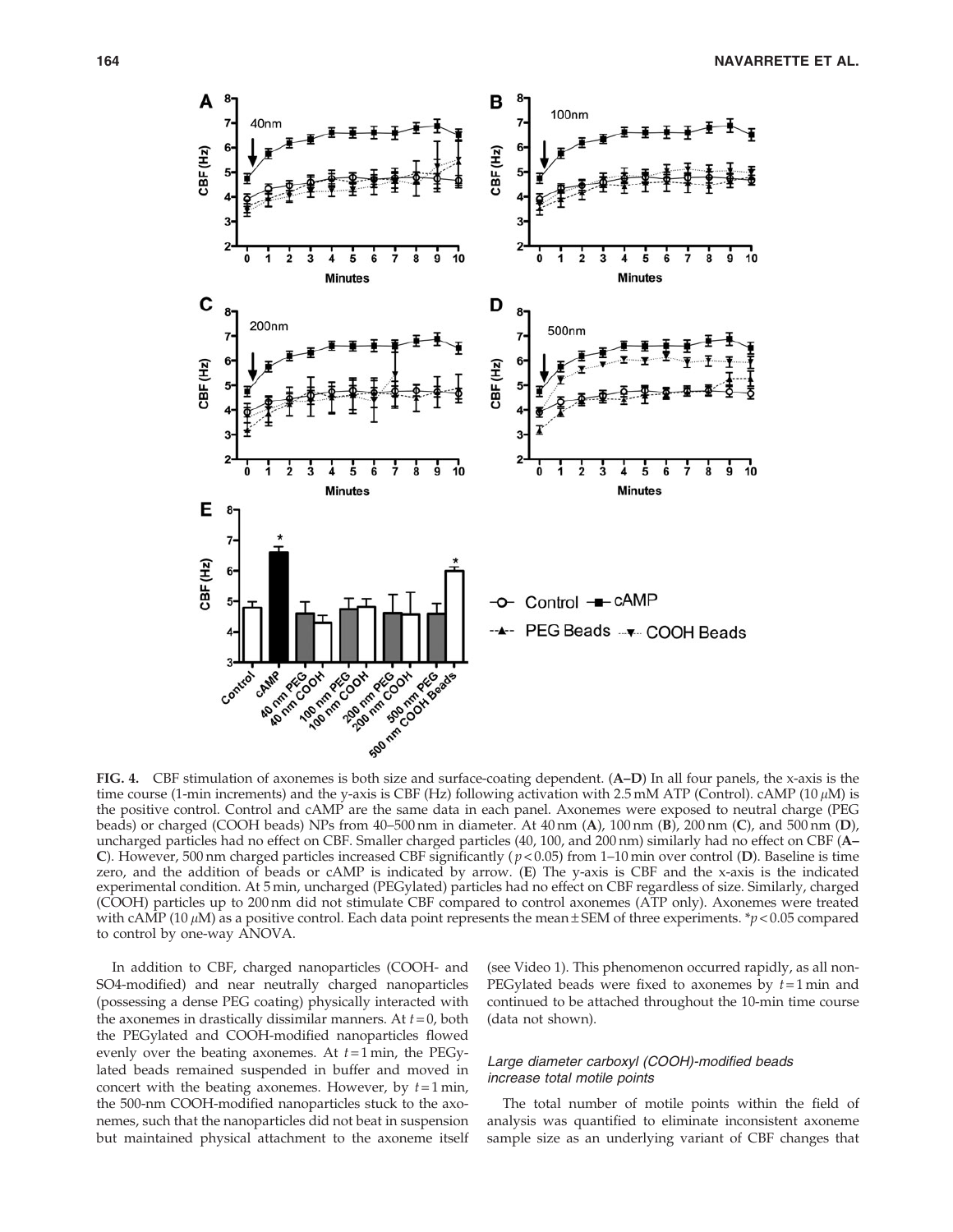

FIG. 5. Effect of particle surface coating and size on intact cell CBF stimulation. For panels A and B, the x-axis represents time in hr and the y-axis represents CBF in Hz. Intact mouse tracheal epithelial cells were grown to confluence and maintained in air–liquid interface culture until the majority of the cells expressed motile cilia. Cells were exposed to 100 nm (A) or 500 nm (B) PS particles with either a charge (COOH) or uncharged (PEG). Similar to isolated axoneme results, only 500 nm COOH-charged particles stimulated increases in CBF at 3 h ( $p$  < 0.001 vs. 0 h) and 4 h ( $p$  < 0.01 vs. 0 h).

might elicit any correlating reductions or amplifications to CBF. Motile points are quantified on SAVA by measuring light and dark changes (motion) as the axonemes move through thousands of pixilated domains. With the addition of 100-nm COOH-modified beads, there was no significant change in the total number of motile points when compared to ATP only baseline control,  $10 \mu M$  cAMP, or  $100 \text{ nm}$  PE-Gylated beads (Fig. 6A). When 500-nm COOH-modified beads were introduced to the axonemes, there was a significant increase in motile points (Fig. 6B). The COOH-modified 500 nm nanoparticles, which are visible on SAVA, can be observed attaching physically to the axoneme, resulting in multiple nanoparticles bending in concert with a single axoneme. The attachment of the 500-nm COOH-beads to the axonemes increases the number of pixels a single bending axoneme will move through, thus increasing the number of motile points within a single analysis field. Therefore, 500-nm COOH-modified beads impact the axoneme through two independent, but related mechanisms: by increasing CBF (Fig. 4D) and amplifying the motion of responsive motile cilia (Fig. 6B).

#### **Discussion**

Axonemes provide the structural scaffold and dyneindriven bending by which cilia beat. Both 5% CSE and large-diameter COOH or SO4 surface modified-NPs rapidly stimulate CBF above baseline in axonemes. Although densely PEGylated particles under  $0.22 \mu m$  in size had no effect on CBF, 500-nm COOH- or SO<sub>4</sub>-modified particles caused a significant increase in ciliary motility. These findings support the hypothesis that axonemes are mechanically sensitive to particulate matter in a surface chemistry- and size-dependent manner. The resultant changes in CBF due to particulate exposure have major implications for foreign particle deposition and clearance in the lung, leading to pulmonary dysfunction and disease. For example, CBF changes could lead to increased deposition of lung-colonizing microbes such as Streptococcus pneumoniae, especially in conjunction with ethanol consumption.(29)

The stimulation of axonemes by 5% CSE appears contrary to previously published in vitro and in vivo CBF studies of intact cilia.(30) However, CSE at the organelle level has not been examined to date. It is possible that CSE causes a delayed attenuation of CBF in axonemes; however, study limitations including ATP depletion and time restrictions on axoneme viability prevent data collection beyond the 10-min time course. An analysis of particle content in  $CS^{(27)}$  demonstrates that primary smoke contains considerably larger particles than secondary smoke (a mean of 270 and 90 nm, respectively). The type of cigarette and presence of a filter were independent of particle size.<sup>(27)</sup> Our study, using a 220-nm filter, suggests that the size of particulates found in primary, or mainstream, CS is likely to alter axoneme responsiveness. Due to the limitation of our commercial filtration system, we were unable to test particle sizes smaller than 220 nm, that is, sizes more likely to be representative of sidestream, or secondhand, smoke. Presence of filter and brand of cigarette would be irrelevant variables in regard to these motility changes.(27)

The potential for nanomedicine to improve patient compliance and reduce side effects using respirable particles as drug carriers has made the lung an attractive target for both pulmonary and systemic pharmaceutical delivery.<sup>(31-33)</sup> The lung provides a relatively noninvasive route for inspirable drugs, among other advantages including a large surface area to deliver sustainable drug doses and achieve a relatively uniform drug distribution at the alveolar–capillary boundary.<sup>(32)</sup> For therapeutics to be distributed systemically by respirable particles, the intrinsic defense systems of the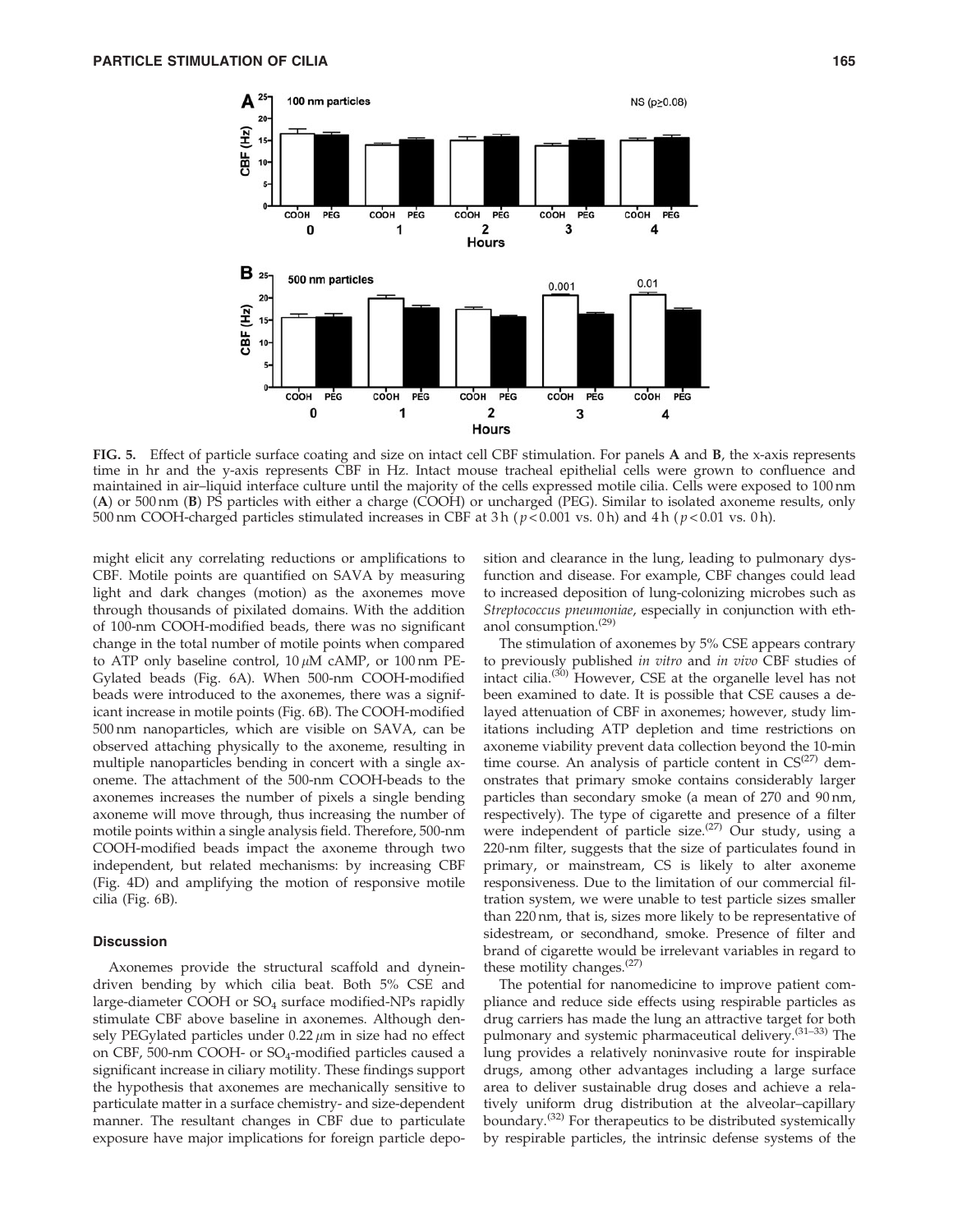

FIG. 6. Charged beads larger than 500 nm increase total motile points. For Panels A and B, the x-axis represents time in min. The y-axis is the total number of moving points within a whole field of analysis averaged over a minimum of 10 separate fields per treatment condition. Pretreatment baseline is time zero, and the addition of beads or cAMP is indicated by arrow. (A) Exposing axonemes to non-PEGylated (COOH) particles in the 100 nm size range resulted in no significant differences in motile points compared to control (2.5 mM ATP), cAMP, or 200 nm neutral (PEGylated) beads. (B) Axonemes treated with 500 nm charged (COOH) particles generated a significant ( $p < 0.01$ ) increase in the total number of motile points across all time points, resulting in a nearly twofold increase versus all other treatment conditions. There was no significant difference in motile points between 2.5 mM ATP (control), cAMP, or 500 nm PEGylated beads. Each data point is the mean  $\pm$  SEM of three experiments.

 $\log$ <sup>(34)</sup> must be eluded and the particle must escape mucociliary clearance. Effectively coating nanoparticles so as to minimize their interactions with cilia could potentially optimize particle delivery.

The size and charge of a particle can influence the efficacy of drug delivery. Although charge has been important in some in vitro studies, our results suggest that particle size and surface chemistry are key determinants of cilia–particle interaction. Particle diameter plays an influential role in optimizing a carrier that is capable of escaping host defenses, reducing inflammatory responses, and avoiding clearance by the mucociliary elevator. Many studies that investigate size alone do not consider the specific impact of surface chemistry on inspirability and mucociliary clearance. Dailey et al.,<sup>(35)</sup>

for instance, demonstrates that larger PS particles caused greater infiltration of peripheral mononuclear cells, and Lauweryns et al.<sup>(36)</sup> reports that particles smaller than 260 nm are capable of evading uptake by macrophages. Meanwhile, Henning et al.<sup>(37,38)</sup> demonstrates that PS particles ranging from 50 to 6000 nm have no effect on clearance, that a physicochemical property other than particle size and total number of particles delivered affects MCC. Likewise, our study demonstrates that neutral, PEGylated particles do not impact CBF in axonemes regardless of size. Similarly, particles in the range of 40 to 200 nm do not elicit CBF changes in the organelle. However, COOH and  $SO_4$ -coated particles larger than 500 nm significantly increase CBF. Thus, the ideal particle to evade MCC and successfully deliver drugs to targeted areas would be a neutral particle or small diameter particle, which might decrease immunological infiltrates in the lung, escape engulfment by alveolar macrophages, and evade entrapment in mucus and expulsion by beating cilia.

A barrier to drug uptake is the mucus blanket and periciliary layer that line the respiratory passages. Mucus is composed of mucins, which are heavily glycosylated, high molecular weight proteins with serine and threonine tandem repeats.(39,40) In order for NP carriers to transfer drugs of interest to airway cells, the particle must be able to penetrate the mucus layer. Effective transmission through the mucus barrier has been demonstrated for 200 and 500 nm polyethylene glycol-coated (PEGylated) NPs.<sup>(22,23,41)</sup> To further increase the attractiveness of neutral, small particles for drug transmission via the lung, PEGylated particles have been shown to increase time in the bloodstream and decrease hepatic toxicity when compared to non-PEGylated particles.<sup>(42)</sup> Our study shows that neutral particles do not increase CBF at the axoneme level; therefore, not only do PEGylated particles escape entrapment by mucins, but they also effect no changes in clearance by stimulating cilia beating. Conversely, large particles (500 nm COOH-modified) speed up CBF by direct mechanical interaction with the axoneme. These same particles would enhance motility should they come in contact with the beating cilia.

The signaling mechanism by which CBF is mechanically stimulated in intact cells and axonemes is an important focus for future research efforts. By investigating the biochemical pathways that stimulate or attenuate ciliary beating and axonemal bending, disease processes invoked by CS and particulates can be understood and treated. CS alone activates protein kinase C (PKC) in bronchial epithelial cells.<sup>(38)</sup> Ethanol, a biological agent shown to decrease beta agoniststimulated CBF, is linked to cAMP-dependent protein kinase (PKA) desensitization in an in vivo model.<sup>(21)</sup> To maximally stimulate CBF in axonemes, both cAMP and cGMP are required to activate their respective protein kinase pathways (PKA and PKG).<sup>(19)</sup> Therefore, the NPs > 200 nm and CS might initiate elevated CBF in the axoneme by activating PKA or PKG, even though signaling pathways in the intact cell may involve PKC-activated CBF decreases in response to CS. Importantly, the ability of particles to stimulate isolated demembranated axoneme implies a fundamental axonemeassociated beating regulation apparatus that does not depend on membrane receptors or intracellular signaling systems because neither is present on our system.

Another important moderator of CBF is epithelial-derived nitric oxide  $(NO)$ .<sup>(13)</sup> We have previously demonstrated in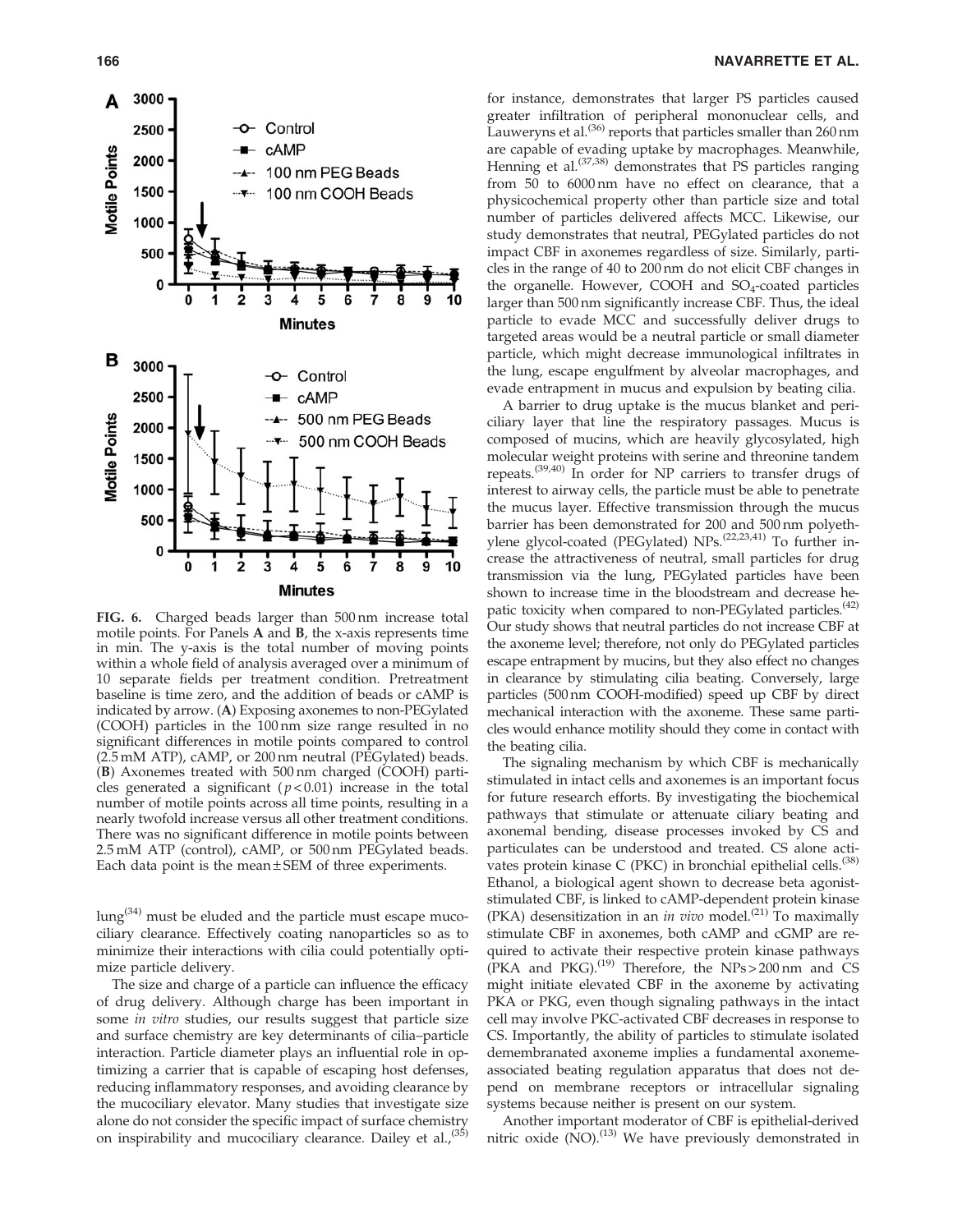these cell-free axoneme preparations that NO-regulable enzymes are colocalized in the basal body near the axoneme, suggesting an elaborate unit by which PKA and PKG activate CBF via NO release.<sup>(43)</sup> Protein analysis has confirmed that guanylate cyclase beta  $(GC\beta)$ , eNOS, PKA, and PKG are all located within the axonemal unit. $(43)$  Such sequestering of signaling molecules and protein complexes near the axoneme suggests the intricacy by which targeted phosphorylation occurs in the intact cell to increase CBF. For initiation of ciliary beating, beta-I, beta-IV, and beta-V tubulin near the C terminus of the axoneme are necessary for ATP-activated bending.<sup>(44)</sup> The unexpectedly low number of motile points with 200 nm COOH beads is suggestive of a mechanical or charge disruption of normal protein interaction, such as the specific beta tubulins listed above. It is possible that the smaller size disrupts the beating apparatus and results in a cessation of axonemal bending in a time-dependent fashion. Alternatively, 500 nm beads, which induce a significantly higher CBF, may stimulate cyclic nucleotide-dependent processes in a more efficient and compelling manner, resulting in an enhanced signal and greater motility.

There is great appeal in identifying NP carriers that are successfully and dependably able to evade host defense mechanisms and deliver drug to target sites. Studies such as this identify the physicochemical parameters by which the surface of NPs can be modified to increase efficiency by escaping clearance via the mucociliary elevator. Our studies suggest that the use of nanoparticles that are well-coated with PEG should not cause changes in CBF and, therefore, should be considered lead candidates for inhalational drug delivery.

## Acknowledgments

This material is the result of work supported with resources and the use of facilities at the Omaha VA Medical Center, Omaha, NE [Department of Veterans Affairs (VA Merit Review) to T.A.W.]. This work was supported by NIH-NIAAA (R37AA008769) to J.H.S., NIH-NIAAA (R01AA017993) to T.A.W., and NIH (R01EB003558 and P50ES015903) and Cystic Fibrosis Foundation (HANES07XX0) to J.H. The authors wish to acknowledge the expert editorial assistance of Ms. Lisa Chudomelka in the preparation of this manuscript.

#### Author Disclosure Statement

The authors declare that no conflicting financial interests exist.

## **References**

- 1. Satir P, and Christensen ST: Overview of structure and function of mammalian cilia. Annu Rev Physiol. 2007;69:377–400.
- 2. Hastie AT, Dicker DT, Hingley ST, Kueppers F, Higgins ML, and Weinbaum G: Isolation of cilia from porcine tracheal epithelium and extraction of dynein arms. Cell Motil Cytoskel 1986;6:25–34.
- 3. Thorley AJ, and Tetley TD: Pulmonary epithelium, cigarette smoke, and chronic obstructive pulmonary disease. Int J Chron Obstruct Pulmon Dis. 2007;2:409–428.
- 4. Domagala-Kulawik J: Effects of cigarette smoke on the lung and systemic immunity. J Physiol Pharmacol. 2008; 59(Suppl 6):19–34.
- 5. Rennard SI, Togo S, and Holz O: Cigarette smoke inhibits alveolar repair: a mechanism for the development of emphysema. Proc Am Thorac Soc. 2006;3:703–708.
- 6. Zhou H, Wang X, Brighton L, Hazucha M, Jaspers I, and Carson JL: Increased nasal epithelial ciliary beat frequency associated with lifestyle tobacco smoke exposure. Inhal Toxicol. 2009;21:875–881.
- 7. Simet SM, Sisson JH, Pavlik JA, Devasure JM, Boyer C, Liu X, Kawasaki S, Sharp JG, Rennard SI, and Wyatt TA: Long-term cigarette smoke exposure in a mouse model of ciliated epithelial cell function. Am J Respir Cell Mol Biol. 2010;43:635–640.
- 8. Elliott MK, Sisson JH, West WW, and Wyatt TA: Differential in vivo effects of whole cigarette smoke exposure versus cigarette smoke extract on mouse ciliated tracheal epithelium. Exp Lung Res. 2006;32:99–118.
- 9. Coote K, Nicholls A, Atherton HC, Sugar R, and Danahay H: Mucociliary clearance is enhanced in rat models of cigarette smoke and lipopolysaccharide-induced lung disease. Exp Lung Res. 2004;30:59–71.
- 10. Wyatt TA, Schmidt SC, Rennard SI, and Sisson JH: Acetaldehyde-stimulated PKC activity in airway epithelial cells treated with smoke extract from normal and smokeless cigarettes. Proc Soc Exp Biol Med. 2000;225:91–97.
- 11. Cohen NA, Zhang S, Sharp DB, Tamashiro E, Chen B, Sorscher EJ, and Woodworth BA: Cigarette smoke condensate inhibits transepithelial chloride transport and ciliary beat frequency. Laryngoscope. 2009;119:2269–2274.
- 12. Tamashiro E, Xiong G, Anselmo-Lima WT, Kreindler JL, Palmer JN, and Cohen NA: Cigarette smoke exposure impairs respiratory epithelial ciliogenesis. Am J Rhinol Allergy. 2009;23:117–122.
- 13. Sisson JH: Ethanol stimulates apparent nitric oxide-dependent ciliary beat frequency in bovine airway epithelial cells. Am J Physiol. 1995;268:L596–L600.
- 14. Lippmann M, Leikauf G, Spektor D, Schlesinger RB, and Albert RE: The effects of irritant aerosols on mucus clearance from large and small conductive airways. Chest. 1981;80: 873–877.
- 15. Laube BL, Bowes SM 3rd, Links JM, Thomas KK, and Frank R: Acute exposure to acid fog. effects on mucociliary clearance. Am Rev Respir Dis. 1993;147:1105–1111.
- 16. Foster WM, Costa DL, and Langenback EG: Ozone exposure alters tracheobronchial mucociliary function in humans. J Appl Physiol. 1987;63:996–1002.
- 17. Wyatt TA, Sisson JH, Von Essen SG, Poole JA, and Romberger DJ: Exposure to hog barn dust alters airway epithelial ciliary beating. Eur Respir J. 2008;31:1249–1255.
- 18. Sisson JH, Pavlik JA, and Wyatt TA: Alcohol stimulates ciliary motility of isolated airway axonemes through a nitric oxide, cyclase, and cyclic nucleotide-dependent kinase mechanism. Alcohol Clin Exp Res. 2009;33:610–616.
- 19. Wyatt TA, Forget MA, Adams JM, and Sisson JH: Both cAMP and cGMP are required for maximal ciliary beat stimulation in a cell-free model of bovine ciliary axonemes. Am J Physiol Lung Cell Mol Physiol. 2005;288:L546–L551.
- 20. Slager RE, Allen-Gipson DS, Sammut A, Heires A, Devasure J, Von Essen SG, Romberger DJ, and Wyatt TA: Hog barn dust slows airway epithelial cell migration in vitro through a PKC{alpha}-dependent mechanism. Am J Physiol Lung Cell Mol Physiol. 2007;293:L1469–L1474.
- 21. Wyatt TA, Gentry-Nielsen MJ, Pavlik JA, and Sisson JH: Desensitization of PKA-stimulated ciliary beat frequency in an ethanol-fed rat model of cigarette smoke exposure. Alcohol Clin Exp Res. 2004;28:998–1004.